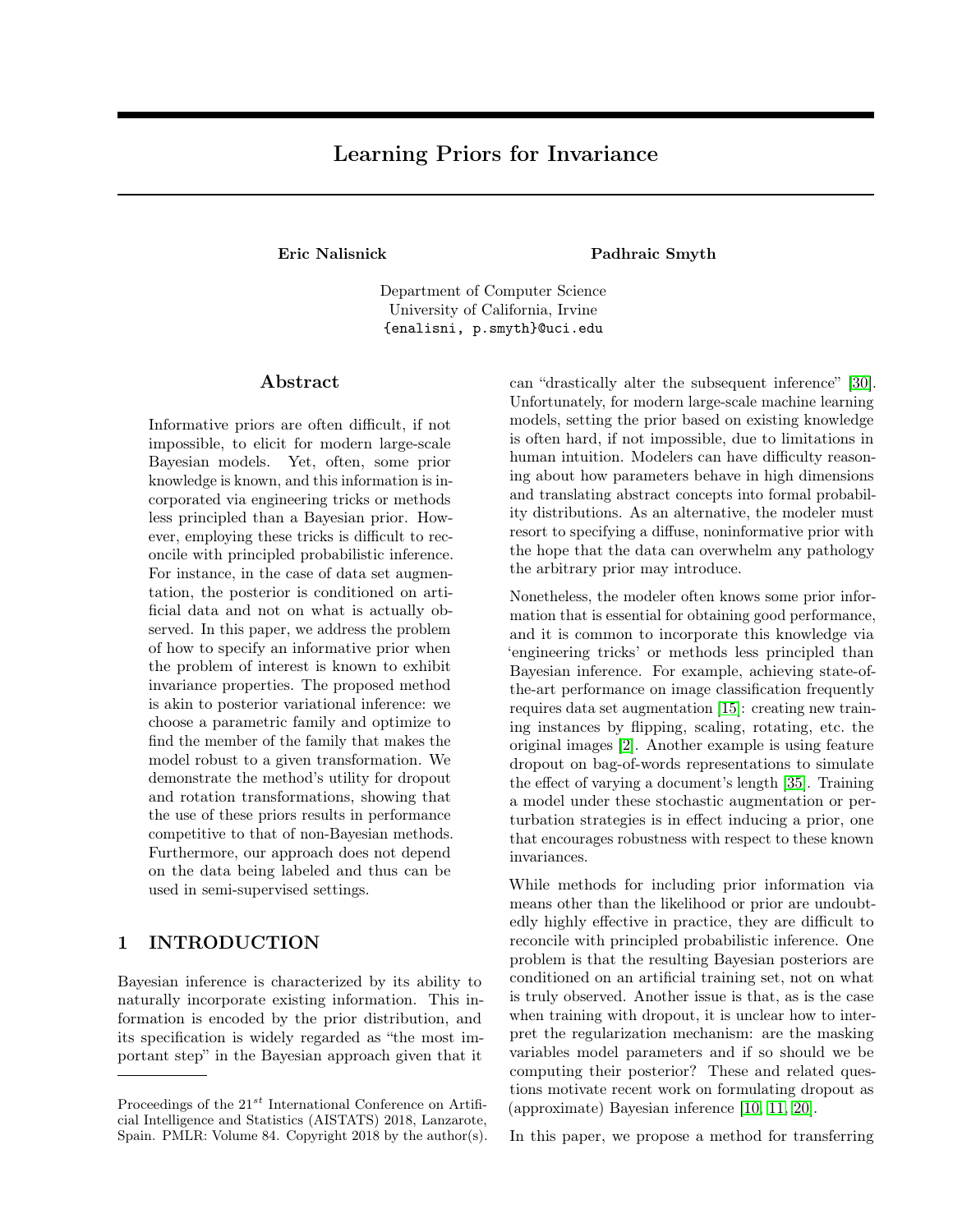a modeler's knowledge about invariances into a corresponding Bayesian prior. Doing so allows data set augmentation, dropout, and other effective regularization strategies to be incorporated into the model as a proper Bayesian prior. Once this is done, Bayesian inference can proceed as usual without complication of or the need to re-interpret the inference strategy (whatever it may be: Markov Chain Monte Carlo, variational inference, maximum a posteriori estimation, etc.).

Our proposed approach is to formulate a variational problem [\[5\]](#page-7-1): given a parameteric family, find the member of the family that, when used as a prior, makes the model as near to invariant as possible. To do this, we first derive a lower bound that quantifies the model's invariance under some specific perturbation process. We then maximize this bound with respect to the parameters of the parameteric family. An important detail to note is that we are not performing empirical Bayesian inference. Rather, we learn the prior from the data model, similarly to how objective priors are specified [\[17,](#page-8-5) [4,](#page-7-2) [26\]](#page-8-6). For supervised models, this means that only the features are needed, making our method well suited for semi-supervised settings, as the experiments demonstrate.

### 2 PRELIMINARIES

Before describing the proposed methods, we begin by defining perturbation processes and invariant statistical models. We use the following notation throughout the paper. As our primary focus is on supervised learning, we denote input features as  $\mathbf{x}_i \in \mathbb{R}^d$  and labels (indicating class membership or a real-valued response) as  $y_i$ , where i indexes the observed data. Define the data model (likelihood function) to be  $p(y_i|\mathbf{x}_i, \boldsymbol{\theta})$ where  $\theta \in \Theta$  are the model parameters. Thus, in the Bayesian setting,  $p(\theta)$  denotes the prior and  $p(\theta|\mathbf{y}, \mathbf{X})$ the posterior. We write all expectations, entropies, and divergences in their continuous form (i.e. with integrals), but sums should be used when the support is discrete.

#### 2.1 Perturbation Processes

Many of the recent successes in supervised machine learning have come from data augmentation and corruption processes that perturb observations and parameters. These processes have the effect of regularizing the classifier to which they are applied by implicitly encoding user knowledge. We define them formally and generally as follows. Call a generative process that takes in a random variable  $z \in \mathcal{Z}$  and samples a random transformation  $\tilde{z} \in \tilde{Z}(z)$  a perturbation process  $(PP)$ :

$$
\tilde{\mathbf{z}} \sim q(\tilde{\mathbf{z}}; \mathbf{z}, \boldsymbol{\zeta}) \tag{1}
$$

where **z** denotes the random variable pretransformation,  $\tilde{z}$  denotes the same variable post-transformation, and  $\zeta$  are the parameters of q. Below we describe dropout and rotation as a PP acting on the features (i.e.  $z = x$ ).

Dropout. Dropout corruption—where elements of the data or model parameters are set to zero at random has been observed to consistently improve the held-out performance of logistic regression [\[36,](#page-9-1) [25\]](#page-8-7) and deep neural networks [\[33\]](#page-9-2). In this paper we focus on feature dropout, which can be written as a PP as follows:

 $\tilde{\mathbf{x}} = \mathbf{b} \odot \mathbf{x}$  where  $\mathbf{b} \sim \text{Bernoulli}(1 - \zeta)$  (2)

where  $\odot$  denotes an element-wise product and  $\zeta \in (0,1)$ the dropout probability. The random variable  $\boldsymbol{b}$  acts, simply, as a element-wise mask on the feature vector  $\boldsymbol{x}$ .

Rotation. As mentioned in the Introduction, many image data sets exhibit rotations, and classifier performance can be improved by augmenting the data set with rotated version of the true observations. As a PP, 2D rotation can be written as

$$
\tilde{\mathbf{x}} = \begin{bmatrix} \cos(\phi) & -\sin(\phi) \\ \sin(\phi) & \cos(\phi) \end{bmatrix} \begin{bmatrix} x_1 \\ x_2 \end{bmatrix}
$$
 (3)

where  $\phi \sim$  Uniform( $\zeta \in [0, 2\pi]$ ). Usually padding or some other standardization is used to keep the image size consistent.

In this paper, we focus on dropout and rotation transformations, illustrating the proposed technique for pointwise and affine transformations, respectively. Applying the techniques to other operations in these classes would proceed in a similar manner. The techniques we propose can also be applied to just about any functional transform as long as the parameterized prior is sufficiently expressive.

#### 2.2 Invariant Models

Invariant statistical models have been well studied, both in theory [\[9\]](#page-8-8) and in practice [\[8,](#page-7-3) [31\]](#page-8-9). The classic formulation is group theoretic, as in Eaton (1989) [\[9\]](#page-8-8). We use a similar definition except that we require invariance with respect to all members of a PP's support, which may not form a proper algebraic group.

**Definition 2.1.** Let  $\tilde{\mathbf{x}} \in \tilde{\mathcal{X}}(\mathbf{x})$  be a realization from a perturbation process  $q(\cdot;\boldsymbol{\zeta})$  acting on  $\mathbf{x} \in \mathcal{X}$ , and let  $\mathcal{P}_{y|x}$  be a family of models indexed by their parameters. A statistical model  $p \in \mathcal{P}_{y|x}$  is  $q_{\zeta}$ -invariant if

$$
p(y|\mathbf{x}) = p(y|\tilde{\mathbf{x}}) \quad \forall \ \tilde{\mathbf{x}} \in \tilde{\mathcal{X}}(\mathbf{x}).
$$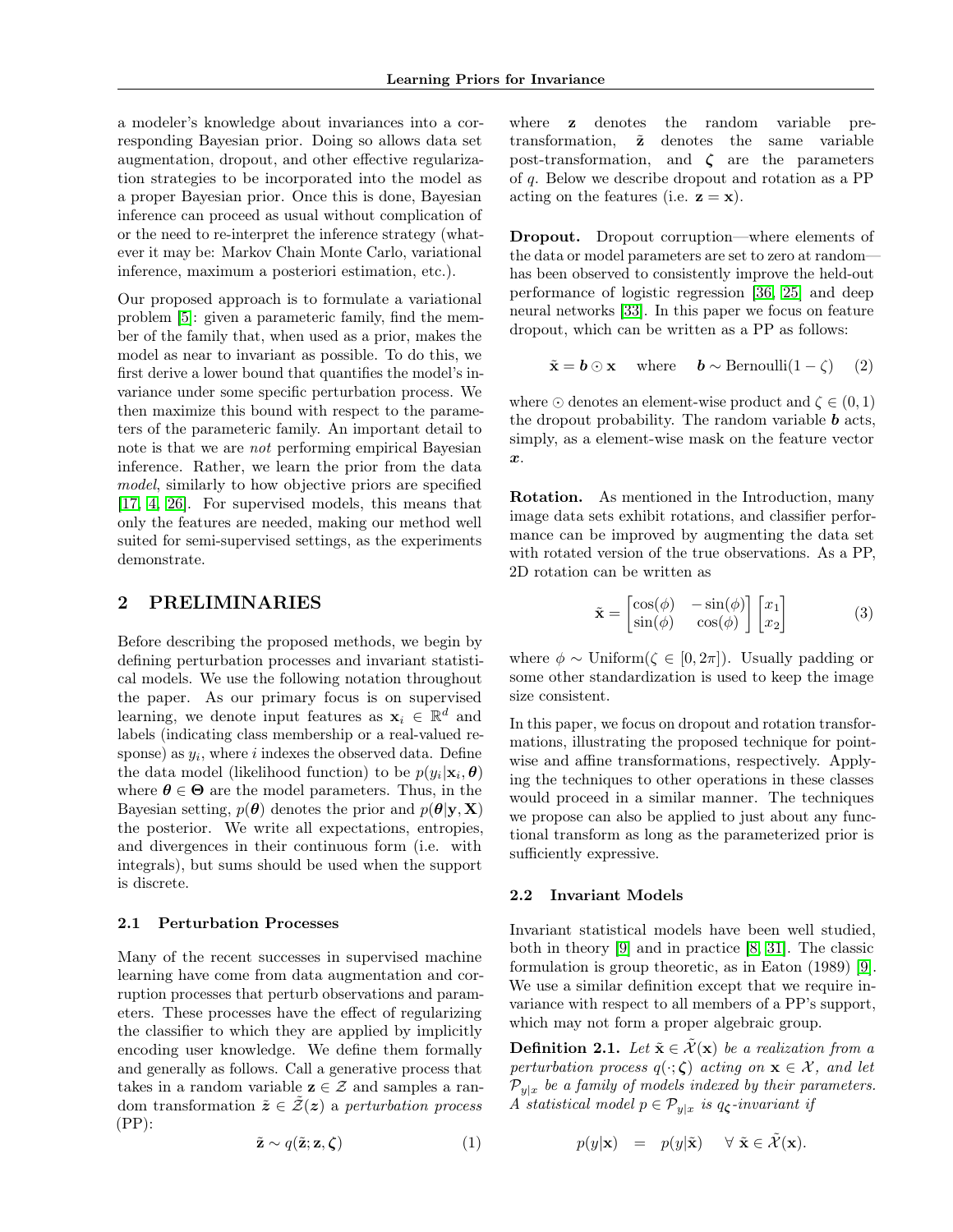Intuitively, this invariance property can be thought of as robustness: a dropout-invariant classifier, for instance, should produce the same output distribution no matter how the input features are corrupted. In the case of the usual Bernoulli $(0.5)$  noise, however, it is unlikely a classifier could be meaningfully dropoutinvariant since the probability that all features will be masked is non-zero.

### 3 LEARNING INVARIANT PRIORS

Having introduced PPs and defined model invariance, we next detail the proposed methodology. We begin by proposing a quantity representing a 'nearness' to invariance and then discuss how to minimize such a quantity with respect to the model's prior.

#### 3.1 Quantifying Approximate Invariance

Recall that our goal is to learn a prior that prefers invariance, and thus we need some continuous quantity that represents how near to invariant a model is. Definition 2.1 is not appropriate as is, because it would require the equality be checked for all  $\tilde{\mathbf{x}} \in \mathcal{X}(\mathbf{x})$ . Instead, we consider the expectation of the model under q, which is also invariant:

Corollary 3.0.1. If  $p \in \mathcal{P}$  is  $q_{\zeta}$ -invariant, then  $\mathbb{E}_{q_{\boldsymbol{\zeta}}}[p(y|\tilde{\mathbf{x}})]$  is  $q_{\boldsymbol{\zeta}}$ -invariant:

$$
\mathbb{E}_{q_{\zeta}}[p(y|\tilde{\mathbf{x}})] = \int_{\tilde{\mathcal{X}}} p(y|\tilde{\mathbf{x}}) q(\tilde{\mathbf{x}}; \mathbf{x}) d\tilde{\mathbf{x}} \n= p(y|\mathbf{x}) \int_{\tilde{\mathcal{X}}} q(\tilde{\mathbf{x}}; \mathbf{x}) d\tilde{\mathbf{x}} = p(y|\mathbf{x}).
$$

This fact is useful for quantifying nearness to invariance because it weights  $p(y|\tilde{x})$  over X, meaning that a lack of invariance for a particular  $\tilde{\mathbf{x}}$  can be excused or neglected if  $q(\tilde{\mathbf{x}}; \mathbf{x})$  is near zero. Thus, quantifying the degree of invariance of a model reduces to computing some divergence between  $p(y|\mathbf{x})$  and  $\mathbb{E}_{q_{\zeta}}[p(y|\tilde{\mathbf{x}})].$  We use the Kullback-Leibler divergence— KLD[ $p(y|\mathbf{x}) \parallel \mathbb{E}_{q_{\zeta}}[p(y|\tilde{\mathbf{x}})]$ ] —which is zero if and only if  $p(y|\mathbf{x}) = \mathbb{E}_{q_{\mathbf{c}}}[p(y|\tilde{\mathbf{x}})]$  almost everywhere and is positive otherwise. Since  $\mathbb{E}_{q_{\zeta}}[p(y|\tilde{\mathbf{x}})]$  will be intractable for most models of interest, we use the following upper bound on the divergence so that we can obtain an unbiased Monte Carlo approximation of the expectation, obtaining an upper bound via Jensen's inequality:

KLD[ 
$$
p(y|\mathbf{x}) || \mathbb{E}_{q_{\zeta}}[p(y|\tilde{\mathbf{x}})] ]
$$
  
\n=  $\mathbb{E}_{p(y|\mathbf{x})}[\log p(y|\mathbf{x})] - \mathbb{E}_{p(y|\mathbf{x})}[\log \mathbb{E}_{q_{\zeta}}[p(y|\tilde{\mathbf{x}})]]$   
\n $\leq \mathbb{E}_{p(y|\mathbf{x})}[\log p(y|\mathbf{x})] - \mathbb{E}_{p(y|\mathbf{x})} \mathbb{E}_{q_{\zeta}}[\log p(y|\tilde{\mathbf{x}})]$   
\n=  $\mathbb{E}_{q_{\zeta}}\text{KLD}[p(y|\mathbf{x}) || p(y|\tilde{\mathbf{x}})].$  (4)

#### 3.2 Exposing the Prior

We now discuss how to introduce Bayesian thinking into our formulations of invariance. Consider the aforementioned models as marginal likelihoods:  $p(y|\mathbf{x}) = \int_{\Theta} p(y|\mathbf{x}, \theta)p(\theta) d\theta = \mathbb{E}_{p(\theta)}[p(y|\mathbf{x}, \theta)].$  Looking ahead, our ultimate goal is to optimize Equation [4](#page-2-0) with respect to  $p(\theta)$ . Ideally we would do this in its current marginalized form, but computing the marginal likelihood is notoriously difficult, even for relatively simple models. Hence, we again upper bound the divergence, which in turn makes the quantity amenable to an unbiased Monte Carlo approximation:

<span id="page-2-1"></span>KLD[ 
$$
p(y|\mathbf{x}) || p(y|\tilde{\mathbf{x}})
$$
 ]  
\n= KLD[  $\mathbb{E}_{p(\boldsymbol{\theta})}[p(y|\mathbf{x}, \boldsymbol{\theta})] || \mathbb{E}_{p(\boldsymbol{\theta})}[p(y|\tilde{\mathbf{x}}, \boldsymbol{\theta})]$ ] (5)  
\n $\leq \mathbb{E}_{p(\boldsymbol{\theta})}$ KLD[  $p(y|\mathbf{x}, \boldsymbol{\theta}) || p(y|\tilde{\mathbf{x}}, \boldsymbol{\theta})$  ].

The bound follows directly from the fact that KLD is a convex function over the domain of probability distributions. With this upper bound, we expose  $p(\theta)$ and make it accessible for optimization.

#### 3.3 Optimization Objective

Let  $\lambda$  denote the parameters of the prior  $p_{\lambda}(\theta)$ . We propose optimizing  $\lambda$  by the following objective, which is formed by combining Equations [4](#page-2-0) and [5](#page-2-1) with an entropy term:

<span id="page-2-2"></span>
$$
\mathcal{L}^*(\lambda; \mathbf{x})
$$
\n
$$
= \mathbb{H}_{\lambda}[\theta] - \text{KLD}[p(y|\mathbf{x}) || \mathbb{E}_{q_{\zeta}}[p(y|\tilde{\mathbf{x}})]]
$$
\n
$$
\geq \mathbb{H}_{\lambda}[\theta] - \mathbb{E}_{q_{\zeta}} \text{KLD}[p(y|\mathbf{x}) || p(y|\tilde{\mathbf{x}})]
$$
\n
$$
\geq \mathbb{H}_{\lambda}[\theta] - \mathbb{E}_{p_{\lambda}(\theta)} \mathbb{E}_{q_{\zeta}} \text{KLD}[p(y|\mathbf{x}, \theta) || p(y|\tilde{\mathbf{x}}, \theta)]
$$
\n
$$
= \mathcal{J}(\lambda; \mathbf{x})
$$
\n(6)

where  $\mathbb{H}_{\lambda}[\theta] = -\int_{\theta} p_{\lambda}(\theta) \log p_{\lambda}(\theta) d\theta$ . We assume the objective is optimized under the empirical distribution of feature observations, i.e.  $\mathbb{E}_{p(\hat{\mathbf{x}})}[\mathcal{J}(\lambda;\mathbf{x})] =$  $\frac{1}{N} \sum_i \mathcal{J}(\lambda; \mathbf{x}_i)$ . Maximizing  $\mathcal{J}$  w.r.t.  $\lambda$  means that we are finding the distribution that minimizes the expected divergence between the unperturbed and perturbed model—or in other words, the invariance—under the prior. We emphasize that this objective does not depend on the observed y's, only the model output distribution over y. Because of this fact we can use unlabeled feature observations during learning of the prior.

<span id="page-2-0"></span>The inclusion of the entropy term in Equation [6](#page-2-2) is motivated by the principle of maximum entropy, i.e., that the appropriate distribution for representing prior beliefs is one that obeys known constraints and has maximum entropy otherwise [\[16,](#page-8-10) [34\]](#page-9-3). This behavior is precisely what Equation [6](#page-2-2) encourages; the first term encourages maximum entropy and the second imposes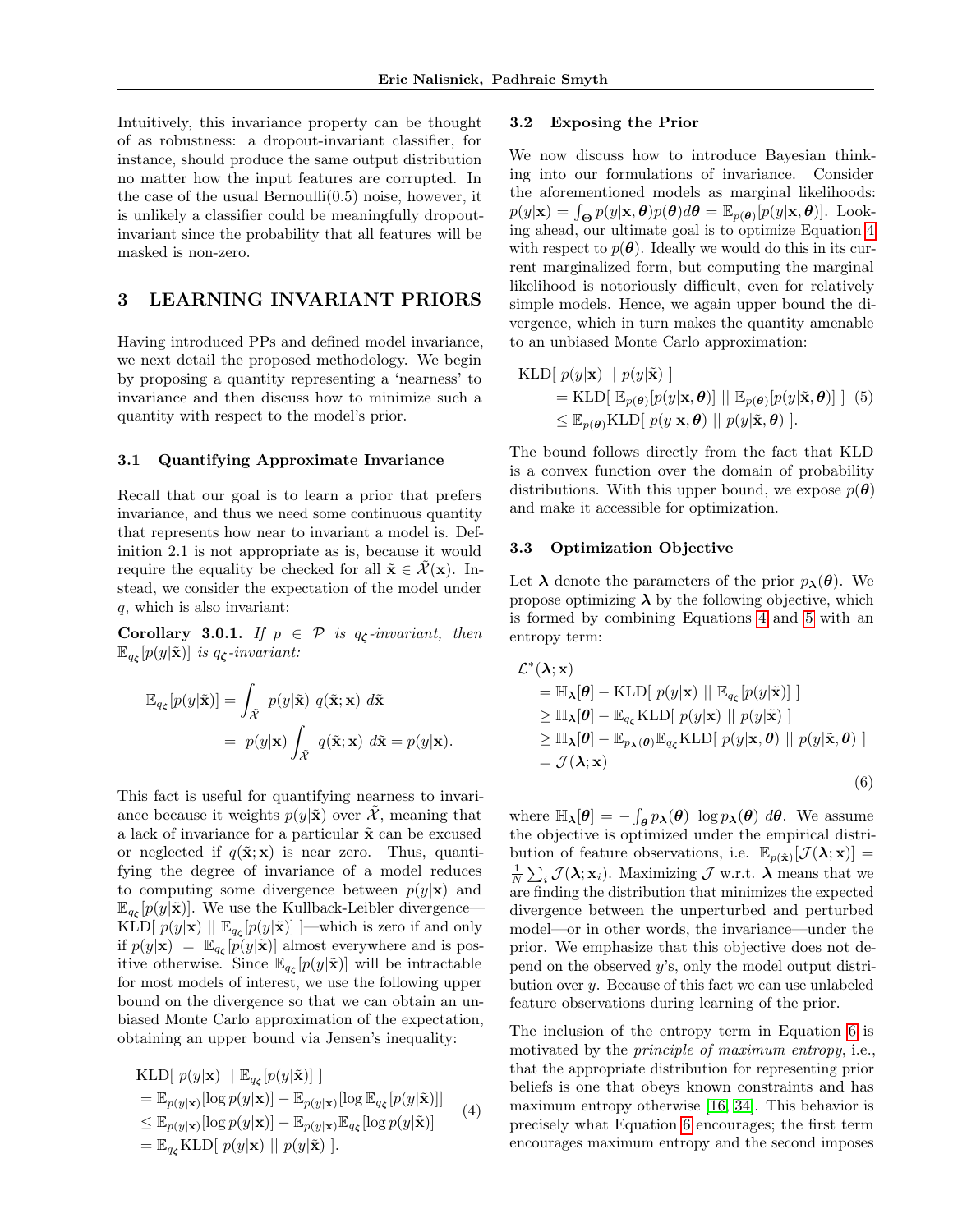the invariance constraints. In practice, the entropy term encourages the prior to avoid spurious solutions. For example, a neural network could become dropoutinvariant by learning as the prior a delta function at zero. We will show this phenomenon analytically for linear regression in Section [4.](#page-3-0)

Equation [6](#page-2-2) is amenable to a wide range of parametric forms for the prior. For example, it supports mixture densities  $p_{\boldsymbol{\lambda}}(\boldsymbol{\theta}) = \sum_{k=1}^K \pi_k p_{\boldsymbol{\lambda}_k}(\boldsymbol{\theta})$  where  $p_{\boldsymbol{\lambda}_k}$  is the kth component with parameters  $\lambda_k$  and  $\pi_k$  is the corresponding mixture weight. When using a mixture for the prior, the divergence component of the objective can be written as  $\mathbb{E}_{p_{\lambda}(\boldsymbol{\theta})} \mathbb{E}_{q_{\zeta}(\boldsymbol{\zeta})} \text{KLD}[p_{\boldsymbol{\theta}} || p_{\boldsymbol{\theta}}(\boldsymbol{\zeta})] =$  $\sum_k \pi_k \mathbb{E}_{p_{\boldsymbol{\lambda}_k}(\boldsymbol{\theta})} \mathbb{E}_{q_{\zeta}(\tilde{\mathbf{x}};\boldsymbol{\zeta})} \text{KLD}[\widetilde{p}_{\boldsymbol{\theta}}(y_i|\mathbf{x}_i,\boldsymbol{\theta}) || p_{\boldsymbol{\theta}}(y_i|\tilde{\mathbf{x}}_i,\boldsymbol{\theta})] \quad ,$ where the objective is evaluated under each component distribution and a weighted average taken according to the mixture weights.

### <span id="page-3-0"></span>4 ANALYTICAL SOLUTION FOR LINEAR REGRESSION

To build intuition and to further examine the proposed objective (Equation [6\)](#page-2-2), we next show an analytical solution for linear regression under dropout noise and its connection to the popular *g-prior* [\[12\]](#page-8-11). We use the unbiased form of dropout, meaning  $\mathbb{E}[\tilde{\mathbf{x}}] = \mathbf{x}$  and  $Var[\tilde{\mathbf{x}}] = \frac{1}{1-\zeta} \mathbf{x}^2$  [\[25\]](#page-8-7), and we set the prior to be a multivariate normal  $p_{\lambda}(\theta) = N(\mu_{\lambda}, \text{diag}(\Sigma_{\lambda}))$  with diagonal covariance matrix. Define the data model to be a standard linear model with Gaussian error:  $y = \mathbf{x}^T \boldsymbol{\theta} + \epsilon_0$ ,  $\epsilon_0 \sim N(0, \sigma_0^2)$ . The divergence portion of the objective simplifies to:

$$
\mathbb{E}_{p_{\lambda}(\theta)} \mathbb{E}_{q_{\zeta}} \text{KLD}[\ p(y|\mathbf{x}, \theta) \ || \ p(y|\tilde{\mathbf{x}}, \theta)]
$$
\n
$$
= \mathbb{E}_{p_{\lambda}(\theta)} \mathbb{E}_{q_{\zeta}} \left[ \frac{(\mathbf{x}^T \theta - \tilde{\mathbf{x}}^T \theta)^2}{2\sigma_0^2} \right]
$$
\n
$$
= \mathbb{E}_{p_{\lambda}(\theta)} \left[ \frac{(\mathbf{x}^T \theta)^2}{2\sigma_0^2 (1 - \zeta)} \right] \tag{7}
$$
\n
$$
= \frac{(\mathbf{x}^T \boldsymbol{\mu}_{\lambda})^2 + \mathbf{x}^T \boldsymbol{\Sigma}_{\lambda} \mathbf{x}}{2\sigma_0^2 (1 - \zeta)}
$$

If the proposed objective consisted of only the divergence (invariance) term, minimizing the equation above would clearly lead to both  $\mu_{\lambda}$  and  $\Sigma_{\lambda}$  being set to zero. In other words, the optimal prior would be  $p_{\lambda}(\theta) = \delta_0$ , the delta function placed at zero.

The solution becomes much more interesting when the entropy term is included. The full objective can be written as:

$$
\mathcal{J}_{LR}(\lambda; \mathbf{x}) = \log \det(\mathbf{\Sigma}_{\lambda}) - \frac{(\mathbf{x}^T \boldsymbol{\mu}_{\lambda})^2 + \mathbf{x}^T \mathbf{\Sigma}_{\lambda} \mathbf{x}}{2\sigma_0^2 (1 - \zeta)}.
$$
 (8)

Since the entropy term does not include the prior's mean, the optimal solution for this parameter is still  $\mu_{\lambda} = 0$ . Differentiating  $\mathcal{J}_{LR}$  with respect to  $\sigma_{\lambda}$ , the optimal covariance matrix is  $\sigma_0^2(1-\zeta)\text{diag}(\mathbf{x}^T\mathbf{x})^{-1}$ . Putting these together we obtain the final solution for the prior:  $p^*_{\lambda}(\theta) = N(0, \sigma_0^2(1-\zeta)\text{diag}(\mathbf{x}^T\mathbf{x})^{-1}).$ 

Interestingly, the solution is equivalent to a diagonalized version of the well-known *q-prior*  $[12]$ —  $N(\mathbf{0}, g(\mathbf{x}^T\mathbf{x})^{-1})$ —with g set by the dropout level. The g-prior has the nice property that the posterior mean is a linear combination of the prior mean and maximum likelihood estimator:  $\theta_{\text{post}} = \frac{g}{1+g} \theta_{\text{MLE}} + (1 - \frac{g}{1+g}) \mu_{\lambda}$ . Thus, in the case of the prior learned by our proposed method, we see the dropout rate plays the role of multiplicative shrinkage of the ML solution.

# 5 BLACK-BOX LEARNING FOR INTRACTABLE MODELS

For most problems of interest we will not be able to analytically solve the objective's required integrals, as in the previous section. Hence, in this section we describe how to make learning derivation-free and 'black-box' using recently developed techniques from posterior variational inference [\[28,](#page-8-12) [19\]](#page-8-13). Specifically, we use Monte Carlo approximations combined with differentiable noncentered parameterizations [\[19\]](#page-8-13) to make learning fully gradient-based no matter how complicated the likelihood function is. We also discuss how to use what we call an 'implicit prior'—a highly expressive functional sampler.

Monte Carlo Expectations. For most modern, large-scale models, computing the expectations w.r.t.  $\theta$  and  $\zeta$  will not be feasible analytically. Thus we turn to a nested Monte Carlo (MC) approximation:

<span id="page-3-1"></span>
$$
\mathbb{E}_{p_{\lambda}(\boldsymbol{\theta})} \mathbb{E}_{q_{\zeta}} \text{KLD}[p(y|\mathbf{x}, \boldsymbol{\theta}) || p(y|\tilde{\mathbf{x}}, \boldsymbol{\theta})]
$$
\n
$$
\approx \frac{1}{SM} \sum_{s=1}^{S} \sum_{m=1}^{M} \text{KLD}[p(y|\mathbf{x}, \hat{\boldsymbol{\theta}}_{s}) || p(y|\hat{\tilde{\mathbf{x}}}_{m}, \hat{\boldsymbol{\theta}}_{s})]
$$
\n(9)

such that  $M$  samples are drawn from the perturbation process  $\tilde{\mathbf{x}}_m \sim q(\tilde{\mathbf{x}}; \boldsymbol{\zeta})$  and S samples are drawn from the prior we wish to learn  $\hat{\boldsymbol{\theta}}_s \sim p_{\boldsymbol{\lambda}}(\boldsymbol{\theta}).$ 

Differentiable Sampling. Using MC approximations makes computing derivatives w.r.t. the prior's parameters  $\lambda$  difficult, as they need to be computed through the samples  $\hat{\theta}_s$ :

$$
\frac{\partial}{\partial \lambda} \sum_{s=1}^{S} \sum_{m=1}^{M} \text{KLD}[p(y|\mathbf{x}, \hat{\boldsymbol{\theta}}_s)||p(y|\hat{\tilde{\mathbf{x}}}_m, \hat{\boldsymbol{\theta}}_s)] =
$$
\n
$$
\sum_{s=1}^{S} \sum_{m=1}^{M} \frac{\partial}{\partial \hat{\boldsymbol{\theta}}_s} \text{KLD}[p(y|\mathbf{x}, \hat{\boldsymbol{\theta}}_s)||p(y|\hat{\tilde{\mathbf{x}}}_m, \hat{\boldsymbol{\theta}}_s)] \frac{\partial \hat{\boldsymbol{\theta}}_s}{\partial \lambda}.
$$
\n(10)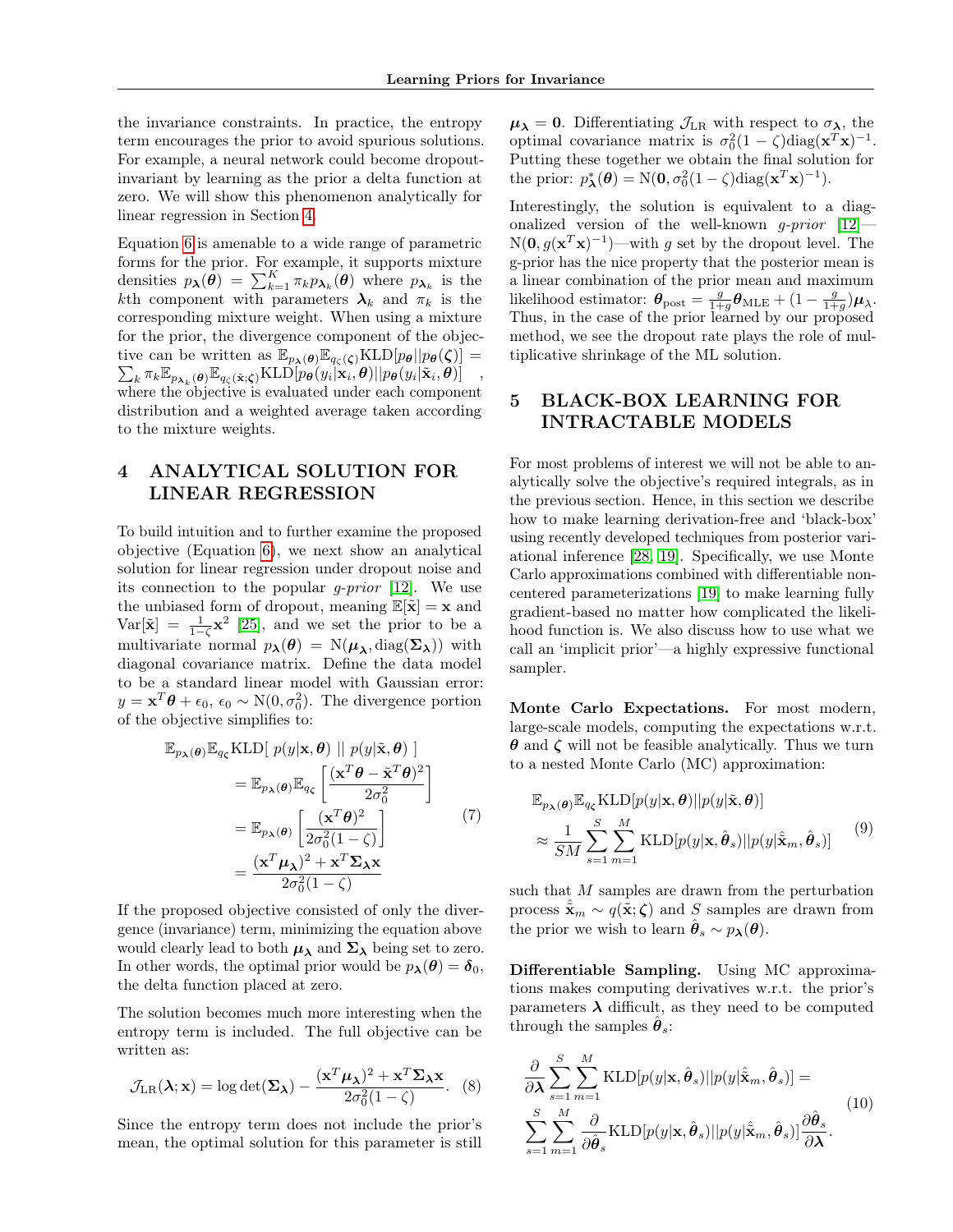One way we can ensure  $\frac{\partial \hat{\theta}_s}{\partial \lambda}$  is computable is by sampling  $\theta$  by way of a *differentiable non-centered param*eterization [\[19\]](#page-8-13) (DNCP), which has the general form  $\hat{\boldsymbol{\theta}} = g(\boldsymbol{\lambda}, \hat{\boldsymbol{\epsilon}})$  where  $\hat{\boldsymbol{\epsilon}} \sim p(\boldsymbol{\epsilon})$ .  $\boldsymbol{\epsilon}$  is an auxiliary variable drawn from some fixed distribution and  $q$  is a differentiable function. A well-known example of a DNCP is the Gaussian's location-scale form  $\mu + \sigma \odot \hat{\epsilon}$  where  $\epsilon$ is drawn from a standard Normal distribution.

Implicit Priors. Notice that when using MC approximations of the integrals (Equation [9\)](#page-3-1), the only term in Equation [6](#page-2-2) that requires the prior's density be evaluated is the entropy term. Thus, using a nonparametric estimate for  $\mathbb{H}[\theta]$  [\[3\]](#page-7-4) can completely remove the need to evaluate the prior. Doing so allows us to use what we call an implicit prior: a prior from which we can draw samples but which we cannot evaluate as a density function, i.e.  $\hat{\theta} = f(\lambda, \hat{\epsilon})$  where  $\hat{\epsilon}$  is a sample drawn from some fixed distributions and  $f(.)$  is some differentiable, sufficiently flexible function such as a neural network. Treating the prior as a simulator in this way is similar to the ideas behind Generative Adversarial Networks [\[13\]](#page-8-14) and Variational Programs [\[29\]](#page-8-15). The benefit of using an implicit prior is that we can have an extremely flexible distribution over  $\theta$ ; the downside is that we will eventually need to evaluate the implicit prior's density—possibly having to turn to nonparametric density estimation.

### 6 RELATED WORK

The closest work to what we propose in this paper is prior work on the definition and specification of objective priors [\[17,](#page-8-5) [4,](#page-7-2) [26\]](#page-8-6). We say that not because our method learns noninformative priors—quite the opposite—but because the method we propose here learns a prior based on the data model, just as objective priors do. For conditional models, the feature variables must be included to define the model, and thus, the prior is dependent on the observed data. This fact links our method (and objective priors) to empirical Bayesian inference [\[6\]](#page-7-5). However, a significant difference between our method and empirical Bayesian methods is that the variable being modeled (the classification label or regression response) is not considered in our prior's specification, as it typically is for most empirical Bayesian methods [\[6\]](#page-7-5).

As for the specifics of the proposed optimization objective, its form is motivated by the principle of maximum entropy, which has a long history dating back to statistical physics [\[16,](#page-8-10) [14\]](#page-8-16). There has been some work on learning invariant maximum entropy distributions [\[27\]](#page-8-17) and approximations to such distributions [\[23\]](#page-8-18), but this previous work is tailored to specific settings (soil analysis and pairwise moment mean parameters, respectively). In contrast, our approach requires only samples from the perturbation and the distribution to be estimated (the prior).

More closely related is the work of Bachman et al. on pseudo-ensemble agreement regularization [\[1\]](#page-7-6). They propose a regularization penalty of the form:  $\mathcal{R}(\theta) =$  $\mathbb{E}_{x\sim p_x}\mathbb{E}_{\xi\sim p_{\xi}}\mathcal{V}[f_{\theta}(x),f_{\theta}(x;\xi)],$  where the first expectation is with respect to the empirical distribution of the features, the second expectation is with respect to a noise process (such as dropout corruption [\[33\]](#page-9-2)), and  $\mathcal{V}[\cdot,\cdot]$  is some way to measure the discrepancy between the unperturbed and pertrubed model  $f_{\theta}$ . The divergence term we propose in Equation [6](#page-2-2) is a special case of Bachman et al.'s penalty: Equation [6](#page-2-2) can be obtained by setting  $V[\cdot, \cdot]$  to be KLD (as Bachman et al. do in some experiments) and adding an expectation over the model parameters. The key difference between Bachman et al.'s work and what we propose here is that they use their regularization term within a penalized likelihood framework. There is no concept of learning a Bayesian prior nor one of transferring the stochastic regularization into a probability distribution.

Lastly, we note that this work has been inspired by recent efforts to analyze dropout both from the perspectives of penalized likelihood [\[1,](#page-7-6) [36,](#page-9-1) [37\]](#page-9-4) and approximate Bayesian inference [\[20,](#page-8-4) [10,](#page-8-2) [11\]](#page-8-3). In the former category, Bachman et al. [\[1\]](#page-7-6), Wager et al. [\[36\]](#page-9-1), and Wang & Manning [\[37\]](#page-9-4) carry out analyses of linear regression that are similar to that in Section [4.](#page-3-0) However, their analyses are motivated by seeking a closed-form regularization penalty that mimics the effect of dropout. There are no notions of Bayesian priors, and our development of the connection to the g-prior is new. In the latter category, Kingma et al. [\[20\]](#page-8-4) and Gal & Ghahramani [\[10,](#page-8-2) [11\]](#page-8-3) show that dropout can be interpreted as approximate Bayesian inference under certain variational posteriors. Our work has similar motivations—that is, to link dropout and Bayesian methodology—but we do so via the Bayesian prior. We formulate the prior that corresponds to dropout thus allowing inference to proceed with no constraints and by way of either MCMC or variational methods.

### 7 EXPERIMENTS

In this section we carry out empirical analyses of the proposed methods, focusing on dropout and rotation transformations. First, we discuss some qualitative properties of the learned priors by visualizing them as weight filters. Second, we quantitatively analyze the degree of invariance of several distributions with respect to dropout and rotation perturbations. And lastly, we perform classification tasks to demonstrate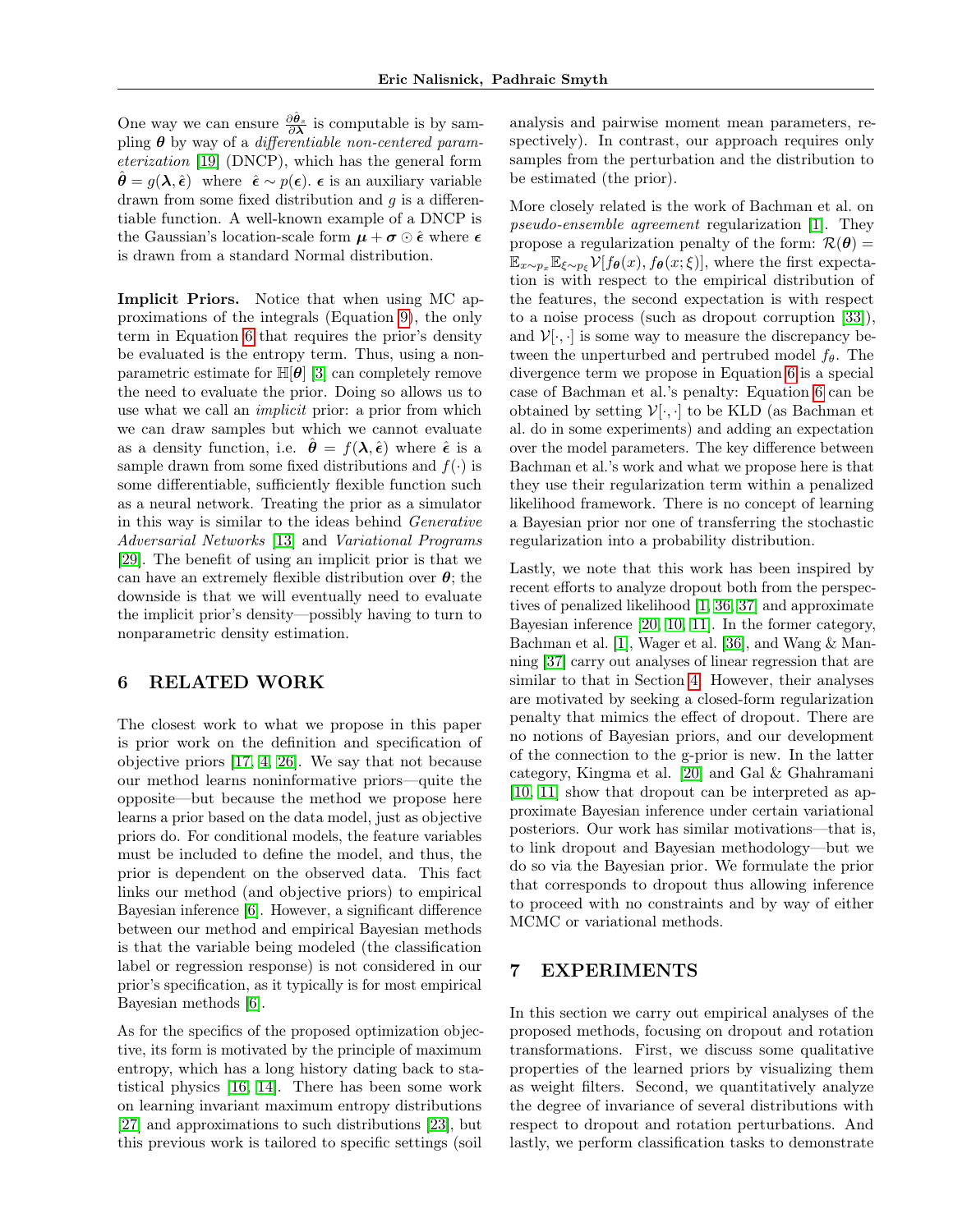<span id="page-5-0"></span>

(a) Dropout Invariant (b) Rotation Invariant

Figure 1: Weight Visualization. Above we show filter visualizations for 100 weight matrices sampled from two learned implicit priors, one invariant to dropout and one invariant to rotation. Both were trained on MNIST. The dropout invariant prior can be seen to down-weight features found around the center of the image, which is where the active features usually are found. The rotation invariant prior learns spiral feature transformations roughly similar to some of the features learned by Toroidal Subgroup Analysis (see Figure 3 in  $|7|$ ).

that using the proposed invariant priors results in performance on par with non-Bayesian methods. The multi-class classification experiments use neural network likelihoods of the form  $y_i \sim$  Multinoulli(p =  $\gamma_{\theta}(\mathbf{x}_i)$ ) where  $\gamma_{\theta}(\mathbf{x}_i)$  = softmax( $\mathbf{h}_L \theta_{L+1}$ ), the softmax output of one or more neural network layers with the form  $\mathbf{h}_{l+1} = \text{ReLU}(\mathbf{h}_l \boldsymbol{\theta}_{l+1}),$  where  $\mathbf{h}_0 = \mathbf{x}_i$ . The binary classification (sentiment analysis) experiment uses a logistic regression likelihood of the form  $y_i \sim \text{Bernoulli}(p = \text{logistic}(\mathbf{x}_i \boldsymbol{\theta})).$ 

Regarding hyperparameter selection, Adam [\[18\]](#page-8-19) was used for all experiments with a learning rate chosen from {.001, .0005, .0001, .00005} via a validation set (other parameters kept at Tensorflow defaults). For the Monte Carlo approximations used to learn the invariant priors, 50 samples were used for both the parameters and perturbation process. The best priors were selected based on those which obtained the highest value of Equation [6](#page-2-2) upon convergence. All posteriors were obtained via Stochastic Gradient Variational Bayes [\[21\]](#page-8-20), and the posterior mean was used to calculate test performance in all cases.

Qualitative Analysis. We begin by performing visual inspection of the invariant priors. We do this by learning an implicit prior (one-hidden-layer neural network, 1000 hidden units) for the two weight matrices of a one-hidden-layer neural network with 500 hidden units. We trained the prior on the MNIST data set under dropout and rotation perturbations (separately).

Samples from the prior on the first layer weights are shown in Figure [1.](#page-5-0) Subfigure (a) shows filter samples from the prior learned under dropout noise. The weights near the center of the image are conspicuously lower (i.e. darker) than those on the edges. This is expected, as placing low-weights on frequently active features reduces the effect of dropping out those features. Wager et al. come to a similar conclusion: dropout penalizes the weights of rare features less harshly than it does those of common features [\[36\]](#page-9-1). Subfigure (b) shows the filter samples learned under rotation perturbations. We see they exhibit spiral transformations, which is expected since being rotation invariant would require that features similar distances from the image center receive near equal weight.

Quantitative Analysis. Next we quantitatively analyze the invariance properties of the priors. We quantify invariance based on the the proposed objective's KLD term, i.e.  $\mathbb{E}_{p_{\lambda}(\boldsymbol{\theta})} \mathbb{E}_{q_{\zeta}}$ KLD[  $p(y|\mathbf{x}, \boldsymbol{\theta}) || p(y|\tilde{\mathbf{x}}, \boldsymbol{\theta})$  ]. We calculate this quantity by drawing a sample from the prior, drawing a sample perturbation, and computing the KLD between the unperturbed and perturbed models with the sampled parameters and perturbation. We repeat the process 500 times and average the runs to obtain the final result. Again, the model we used for the experiment was a one-hidden-layer neural network (500 hidden units) and the data set was MNIST undergoing dropout and rotation perturbations.

We trained three forms of invariant priors—a factorized Gaussian (green), a three-component mixture of factorized Gaussians (blue), and an implicit prior (red) parameterized by a one-hidden-layer neural network (1000 hidden units)—and compare them to a standard Normal prior (pink) and a factorized Gaussian posterior (black) in Figure [2.](#page-6-0) The Gaussian posterior was obtained by training the network on MNIST with stochastic perturbations sampled for each forward pass. We see that, in the case of dropout (Subfigure a), all learned priors are markedly more robust to dropout noise than the two Gaussian baselines. The Gaussian mixture and implicit priors remain invariant at even a high noise level  $(> 0.8)$ , showing only a slight upward trend. In the case of rotation (Subfigure b), the factorized Gaussian posterior and invariant prior have nearly identical invariance, but again the implicit and mixture invariant priors are notably robust across all perturbation levels.

Fully-Supervised Classification. Next we report results on (fully) supervised classification experiments on the rotated MNIST data set [\[22\]](#page-8-21), which consists of 12,000 training images and 50,000 test images. 2,000 images were used as a validation set and recombined into the training set to obtain the final test perfor-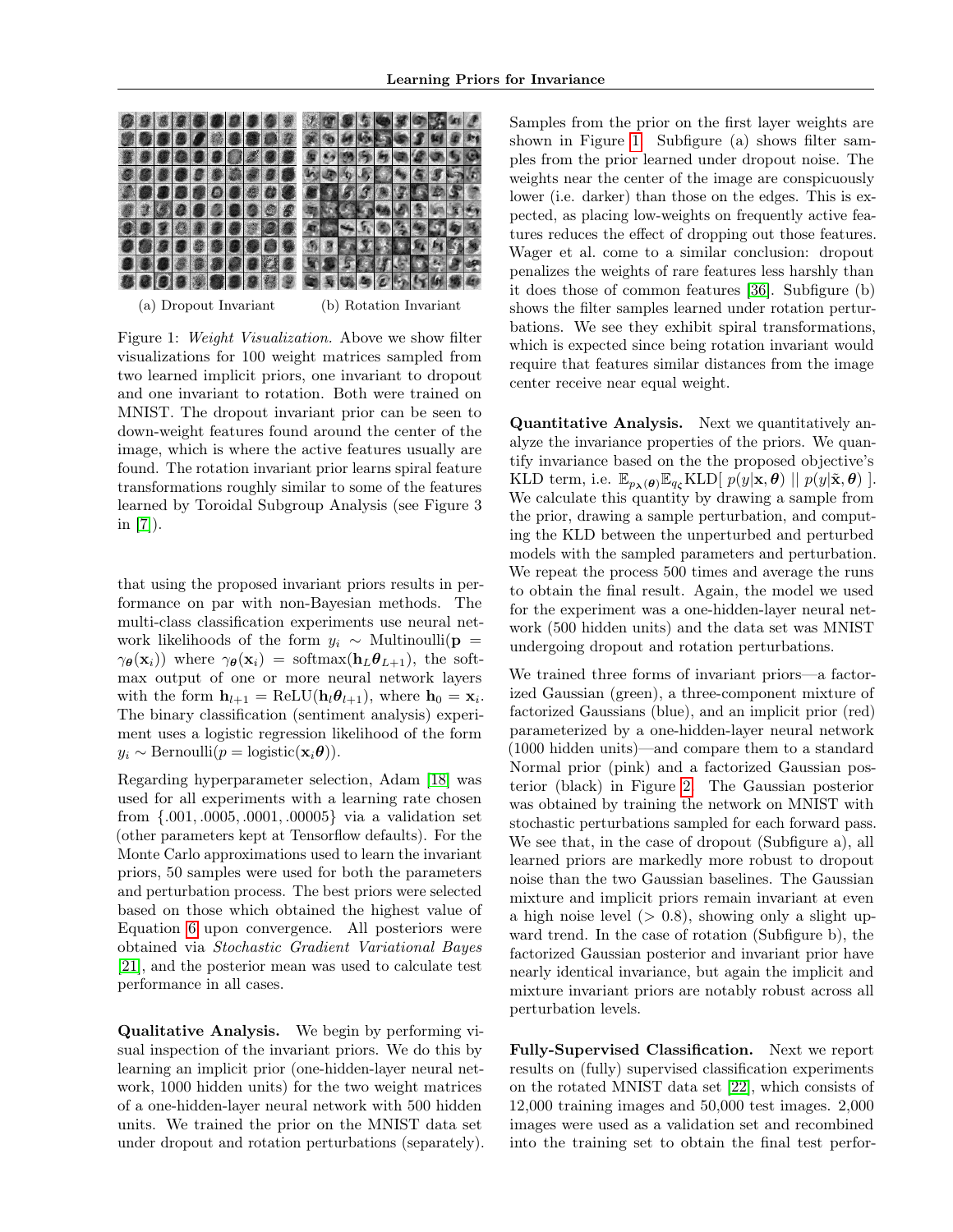<span id="page-6-0"></span>

Figure 2: Invariance vs Perturbation Magnitude. The plots above shows the robustness of several distributions (y-axis shows  $\mathbb{E}_{p_{\lambda}(\boldsymbol{\theta})}\mathbb{E}_{q_{\zeta}}\text{KLD}[p(y|\mathbf{x},\boldsymbol{\theta})||p(y|\tilde{\mathbf{x}},\boldsymbol{\theta})])$  to dropout and rotation perturbations of increasing magnitude (x-axis). We compare the proposed invariant priors—three approximations: implicit (red), factorized Gaussian (green), Gaussian mixture (blue)—to a standard Normal prior (pink) and the posterior (black) after training on perturbed data. We see the learned invariant priors exhibit invariance across all perturbation magnitudes, especially when using implicit or mixture approximations.

<span id="page-6-1"></span>

|                             | Prior Distribution                                  | Test Error $(\%)$ |
|-----------------------------|-----------------------------------------------------|-------------------|
| <b>SVM</b> [22]             |                                                     | 10.38             |
| Bayesian Neural Net         | N(0, .0025)                                         | 10.08             |
| Neural Net w/ Dropout       |                                                     | 8.85              |
| CNN <sub>8</sub>            |                                                     | 5.03              |
| Bayesian Neural Net         | <b>Invariant Prior</b> (Factorized Gaussian)        | 9.41              |
| Bayesian Neural Net         | <b>Invariant Prior</b> (Mixture of Three Gaussians) | 8.29              |
| Rotation-Invariant RBM [32] |                                                     | 4.20              |
| Rotation-Aware ConvRBM [31] |                                                     | 3.98              |
| Group Equivariant CNN [8]   |                                                     | 2.28              |
| Harmonic Networks [38]      |                                                     | 1.69              |

Table 1: Rotated MNIST. Test classification error on a data set of rotated hand-written digits [\[22\]](#page-8-21). The first four models (from the top) have no notion of rotation, the next two have rotation invariant priors (ours), and the last two have rotations explicitly parameterized in the model and represent the current state-of-the-art.

<span id="page-6-2"></span>

|                                   | Prior Distribution                                  | Test Error $(\%)$ |
|-----------------------------------|-----------------------------------------------------|-------------------|
| Logistic Regression $w/L2$        |                                                     | $14.22*$          |
| Bayesian Logistic Regression      | N(0, .25)                                           | $14.19*$          |
| Transductive SVM                  |                                                     | 13.98             |
| Logistic Regression w/ MC Dropout |                                                     | $12.83*$          |
| Logistic Regression w/ CF Dropout |                                                     | 11.90             |
| Bayesian Logistic Regression      | <b>Invariant Prior</b> (Factorized Gaussian)        | 11.93             |
| Bayesian Logistic Regression      | <b>Invariant Prior</b> (Mixture of Three Gaussians) | 11.81             |

Table 2: IMDB Sentiment Analysis. Test classification error on the (large) IMDB sentiment analysis data set [\[24\]](#page-8-22). ∗ indicates a method was trained without the unlabeled examples. MC : Monte Carlo, CF: Closed-Form.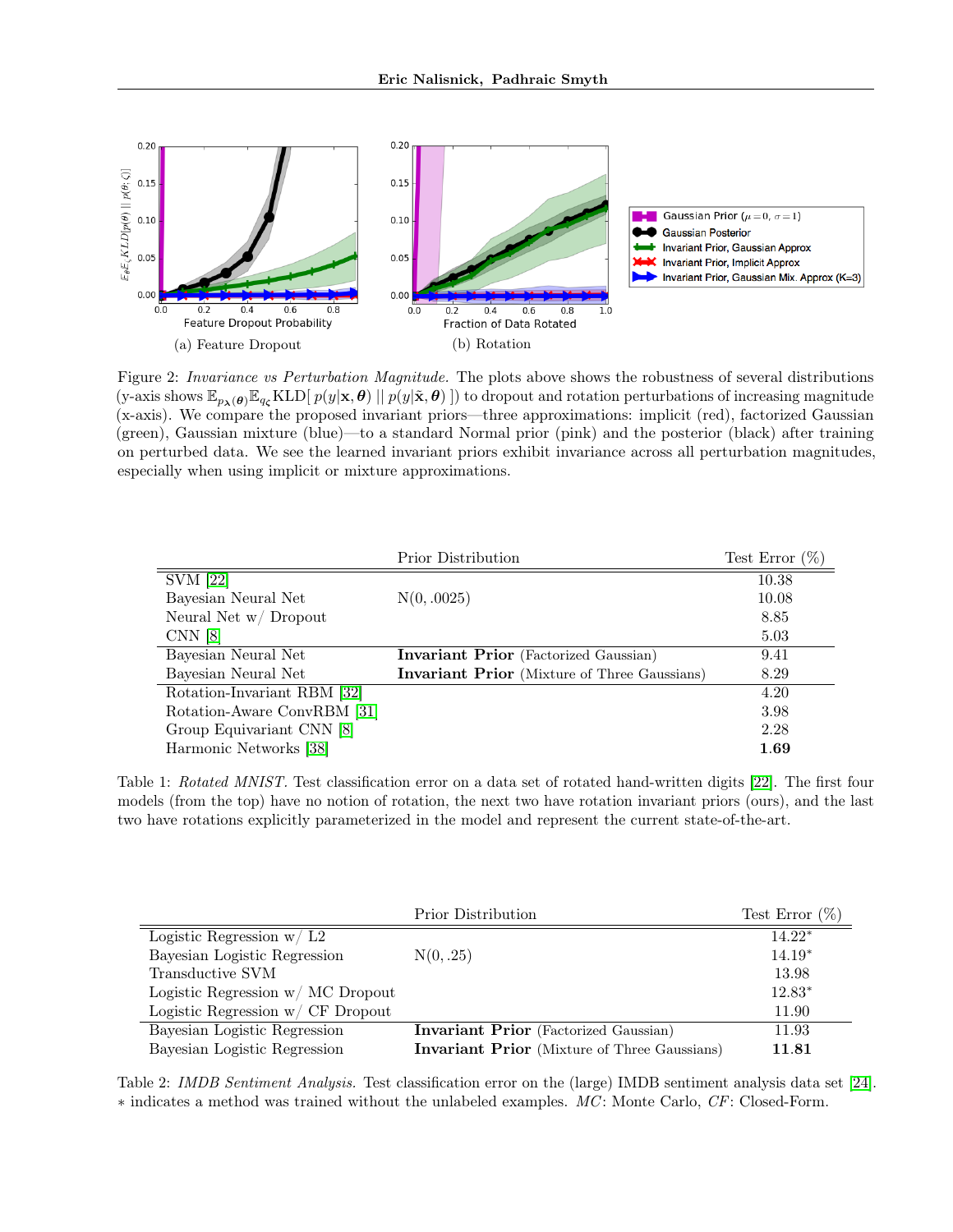mance, following [\[8,](#page-7-3) [22\]](#page-8-21). We trained three Bayesian neural networks (NNs)—one with a standard Normal prior (variance chosen by validation set), one with a factorized Gaussian rotation invariant prior, and one with a mixture of Gaussians  $(K = 3)$  rotation invariant prior—and a NN with Bernoulli(.5) dropout. All networks had two hidden layers with 2,750 units each.

Test set classification error is shown in Table [1.](#page-6-1) The table is divided into three sections: the first has no concept of rotation, the second has a rotation invariant prior, and the third has rotation-invariance built into the data model. We see that the invariant priors allow the Bayesian NNs to perform comparably to (factortized Gaussian) or better than (mixture of Gaussians) all of the models with no built-in concept of rotation except the Convolutional NN. However, the performance gap between the models with invariant priors and models with rotations explicitly parameterized (bottom four) is still considerable. We conjecture that the gap is due to the prior learning coarse rotational invariance. To elaborate, the filters preferred by the prior (Figure 1 (b)) do not exhibit the fine, digit-specific rotated edge detectors learned by the parameterized models, as seen in [\[31\]](#page-8-9). The ability to learn these refined rotations likely boosts performance considerably. Moreover, we note that these models have been extensively handcrafted to be rotationally invariant while our method is general and requires no additional effort from the modeler.

Semi-Supervised Classification. Lastly we report results on semi-supervised classification experiments on the large IMDB data set [\[24\]](#page-8-22), which consists of 50,000 unlabeled examples and 25,000 for training and testing each. 5,000 of the training examples were used as a validation set. We trained several Bayesian and non-Bayesian logistic regression models, including one with the closed-form (CF) dropout penalty proposed by Wager et al. [\[36\]](#page-9-1) [1](#page-7-8) . We used the unlabeled data to train dropout invariant priors as well as the CF dropout penalty.

Test set classification error is shown in Table [2.](#page-6-2) The Bayesian logistic regression model with a Gaussian mixture invariant prior achieves the lowest error rate, even besting the closed-form dropout penalty, which has the ability to learn the regularization and data model jointly. We conjecture that invariant priors were able to achieve better comparative performance in this setting because dropout is a simpler perturbation.

## 8 CONCLUSIONS

We have proposed an optimization objective (Equation [6\)](#page-2-2) for learning priors that represent known invariance constraints. When the objective has an analytical solution (Section [4\)](#page-3-0), we see that the resulting distribution is sensible and that both the objective's components are necessary. Experimentally, we demonstrated use of the prior results in better performance than when the invariance is not accounted for. Only models extensively hand-crafted for the invariance setting outperformed use of our proposed prior. This work, we believe, represents an important first step in allowing subjective priors to be specified for modern, large-scale Bayesian models.

#### Acknowledgments

The work in this paper was supported in part by the National Science Foundation under awards IIS-1320527, NRT-1633631, CNS-1730158, by the National Institutes of Health under award number U01TR001801, by Adobe Research, and by a Google Faculty Award.

#### References

- <span id="page-7-6"></span>[1] Philip Bachman, Ouais Alsharif, and Doina Precup. Learning with pseudo-ensembles. In Advances in Neural Information Processing Systems (NIPS), pages 3365–3373, 2014.
- <span id="page-7-0"></span>[2] Henry S Baird. Document image defect models. In Structured Document Image Analysis, pages 546–556. Springer, 1992.
- <span id="page-7-4"></span>[3] Jan Beirlant, Edward J Dudewicz, László Györfi, and Edward C Van der Meulen. Nonparametric entropy estimation: An overview. International Journal of Mathematical and Statistical Sciences, 6(1):17–39, 1997.
- <span id="page-7-2"></span>[4] José M Bernardo. Reference analysis. Handbook of statistics, 25:17–90, 2005.
- <span id="page-7-1"></span>[5] David M Blei, Alp Kucukelbir, and Jon D McAuliffe. Variational inference: A review for statisticians. Journal of the American Statistical Association, 2017.
- <span id="page-7-5"></span>[6] George Casella. An introduction to empirical bayes data analysis. The American Statistician, 39(2):83– 87, 1985.
- <span id="page-7-7"></span>[7] Taco Cohen and Max Welling. Learning the irreducible representations of commutative lie groups. In Proceedings of the 31st International Conference on Machine Learning (ICML), pages 1755–1763, 2014.
- <span id="page-7-3"></span>[8] Taco Cohen and Max Welling. Group equivariant convolutional networks. In Proceedings of The 33rd

<span id="page-7-8"></span><sup>&</sup>lt;sup>1</sup>The error is higher than what is reported by Wager et al. [\[36\]](#page-9-1) due to using unigrams and a smaller vocabulary (20,000 words).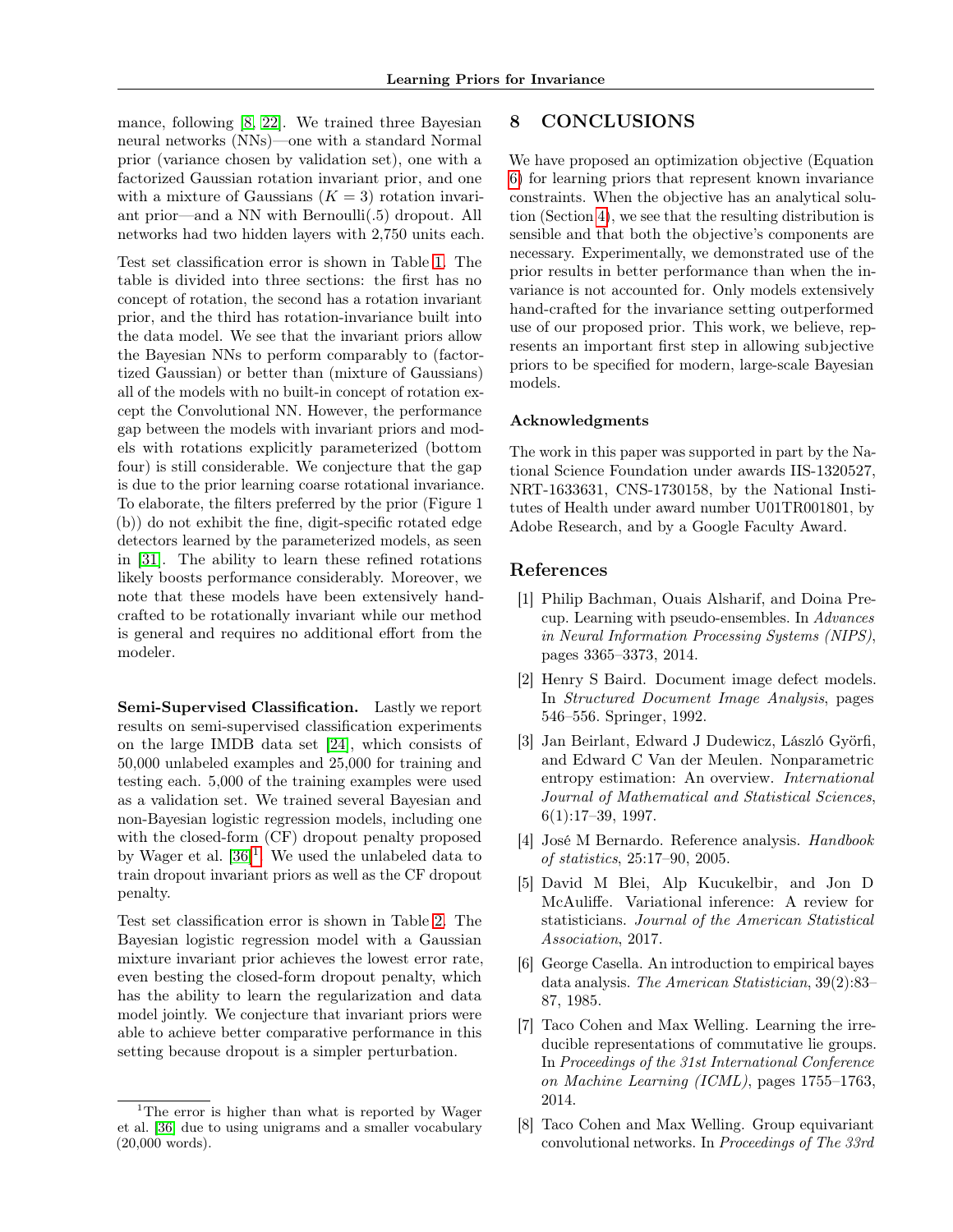International Conference on Machine Learning (ICML), pages 2990–2999, 2016.

- <span id="page-8-8"></span>[9] Morris L Eaton. Group invariance applications in statistics. In Regional conference series in Probability and Statistics, pages i–133. JSTOR, 1989.
- <span id="page-8-2"></span>[10] Yarin Gal and Zoubin Ghahramani. Dropout as a bayesian approximation: Representing model uncertainty in deep learning. In Proceedings of The 33rd International Conference on Machine Learning (ICML), pages 1050–1059, 2016.
- <span id="page-8-3"></span>[11] Yarin Gal and Zoubin Ghahramani. A theoretically grounded application of dropout in recurrent neural networks. In Advances in Neural Information Processing Systems (NIPS), pages 1019–1027, 2016.
- <span id="page-8-11"></span>[12] P. Goel and A. Zellner. On assessing prior distributions and bayesian regression analysis with g-prior distributions. Bayesian Inference and Decision Techniques, pages 233–243, 1986.
- <span id="page-8-14"></span>[13] Ian Goodfellow, Jean Pouget-Abadie, Mehdi Mirza, Bing Xu, David Warde-Farley, Sherjil Ozair, Aaron Courville, and Yoshua Bengio. Generative adversarial nets. In Advances in Neural Information Processing Systems (NIPS), pages 2672–2680, 2014.
- <span id="page-8-16"></span>[14] Silviu Guiasu and Abe Shenitzer. The principle of maximum entropy. The Mathematical Intelligencer,  $7(1):42-48$ , 1985.
- <span id="page-8-1"></span>[15] Kaiming He, Xiangyu Zhang, Shaoqing Ren, and Jian Sun. Deep residual learning for image recognition. In Proceedings of the IEEE Conference on Computer Vision and Pattern Recognition  $(CVPR)$ , pages 770–778, 2016.
- <span id="page-8-10"></span>[16] Edwin T Jaynes. Information theory and statistical mechanics. Physical Review, 106(4):620, 1957.
- <span id="page-8-5"></span>[17] Harold Jeffreys. An invariant form for the prior probability in estimation problems. In Proceedings of the Royal Society of London A: Mathematical, Physical and Engineering Sciences, volume 186, pages 453–461. The Royal Society, 1946.
- <span id="page-8-19"></span>[18] Diederik Kingma and Jimmy Ba. Adam: A method for stochastic optimization. International Conference on Learning Representations (ICLR), 2015.
- <span id="page-8-13"></span>[19] Diederik Kingma and Max Welling. Efficient gradient-based inference through transformations between bayes nets and neural nets. In Proceedings of the 31st International Conference on Machine Learning (ICML), pages 1782–1790, 2014.
- <span id="page-8-4"></span>[20] Diederik P Kingma, Tim Salimans, and Max Welling. Variational dropout and the local reparameterization trick. In Advances in Neural In-

formation Processing Systems (NIPS), pages 2575– 2583, 2015.

- <span id="page-8-20"></span>[21] Diederik P Kingma and Max Welling. Autoencoding variational Bayes. International Conference on Learning Representations (ICLR), 2014.
- <span id="page-8-21"></span>[22] Hugo Larochelle, Dumitru Erhan, Aaron Courville, James Bergstra, and Yoshua Bengio. An empirical evaluation of deep architectures on problems with many factors of variation. In Proceedings of the 24th International Conference on Machine learning (ICML), pages 473–480, 2007.
- <span id="page-8-18"></span>[23] Yuanzhi Li and Andrej Risteski. Approximate maximum entropy principles via goemanswilliamson with applications to provable variational methods. In Advances in Neural Information Processing Systems (NIPS), pages 4635–4643, 2016.
- <span id="page-8-22"></span>[24] Andrew L Maas, Raymond E Daly, Peter T Pham, Dan Huang, Andrew Y Ng, and Christopher Potts. Learning word vectors for sentiment analysis. In Proceedings of the 49th Annual Meeting of the Association for Computational Linguistics (ACL), pages 142–150, 2011.
- <span id="page-8-7"></span>[25] Laurens Maaten, Minmin Chen, Stephen Tyree, and Kilian Q Weinberger. Learning with marginalized corrupted features. In Proceedings of the 30th International Conference on Machine Learning (ICML), pages 410–418, 2013.
- <span id="page-8-6"></span>[26] Eric Nalisnick and Padhraic Smyth. Learning Approximately Objective Priors. Proceedings of the 33rd Conference on Uncertainty in Artificial Intelligence (UAI), 2017.
- <span id="page-8-17"></span>[27] Veronica Nieves, Jingfeng Wang, Rafael L Bras, and Elizabeth Wood. Maximum entropy distributions of scale-invariant processes. Physical Review Letters, 105(11):118701, 2010.
- <span id="page-8-12"></span>[28] Rajesh Ranganath, Sean Gerrish, and David Blei. Black box variational inference. In Proceedings of the 17th International Conference on Artificial Intelligence and Statistics (AIStats), pages 814– 822, 2014.
- <span id="page-8-15"></span>[29] Rajesh Ranganath, Dustin Tran, Jaan Altosaar, and David Blei. Operator variational inference. In Advances in Neural Information Processing Systems (NIPS), pages 496–504, 2016.
- <span id="page-8-0"></span>[30] Christian Robert. The Bayesian Choice. Springer, 2001.
- <span id="page-8-9"></span>[31] Uwe Schmidt and Stefan Roth. Learning rotationaware features: From invariant priors to equivariant descriptors. In Proceedings of the IEEE Conference on Computer Vision and Pattern Recognition  $(CVPR)$ , pages 2050–2057. IEEE, 2012.